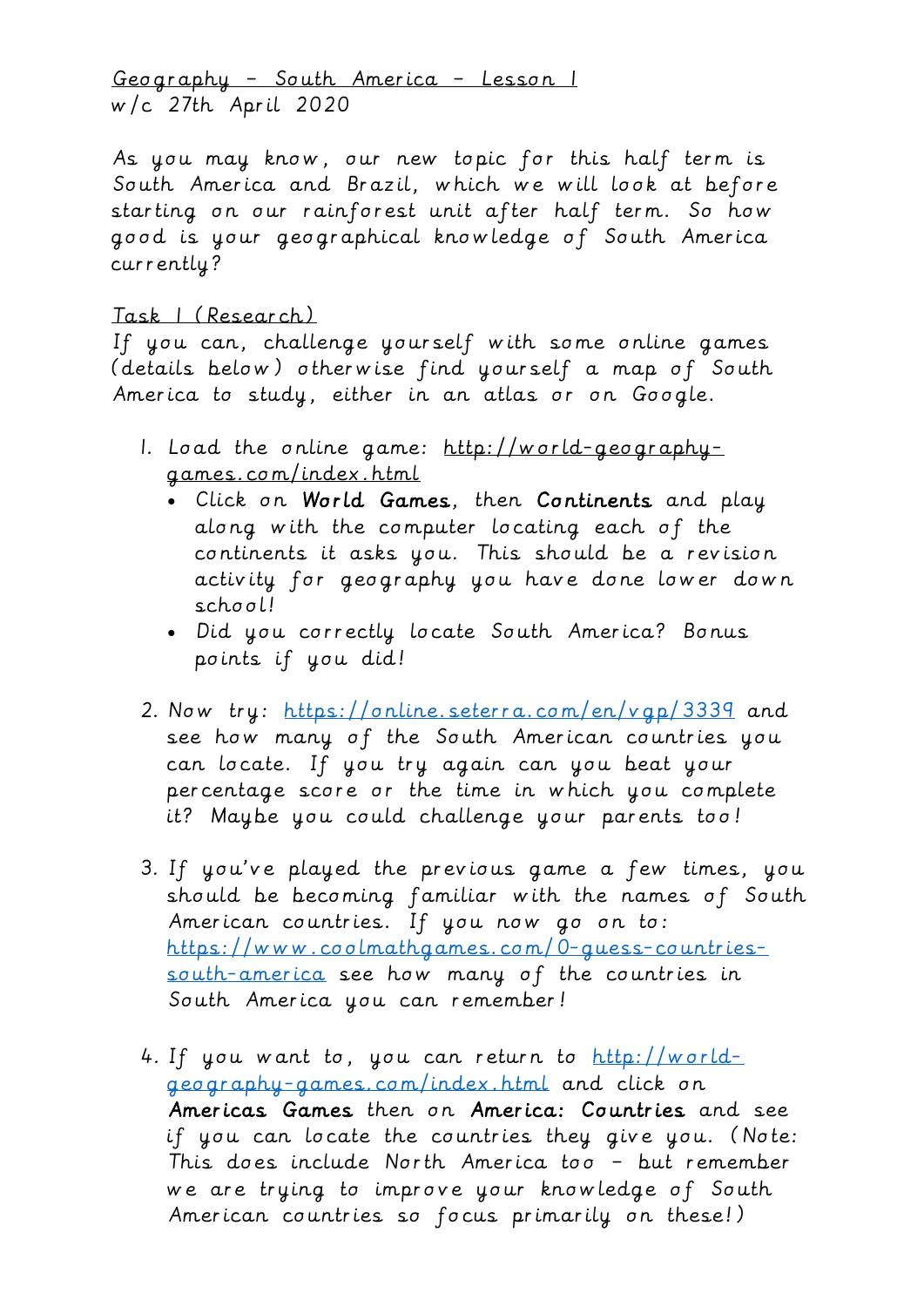Task 2 (Creating)

This is always one of my favourite South America tasks at school – I wonder if it will be possible for you to try it at home! We usually do this in the playground using equipment from the PE store.

Can you use an atlas or a map online to create a large 3D map of South America in your garden or in your house using objects to represent different aspects, such as the countries in South America, capital cities of each of the countries, rivers, mountains, lakes, the Amazon rainforest?

If you manage it, take a photograph and remember to upload it to Seesaw!

## Task 3 (Mapwork)

Now you've had lots of time practising practically with your South America knowledge, it's time for you to complete a map of South America yourself. Again, make use of an atlas (if you have one at home) or a detailed map online to label your map of South America.

Can you label the following:

- Countries in South America (Label these in CAPITAL LETTERS) If the countries are too small to fit their name label in, draw an arrow to the country and put your label in the sea.
- Capital cities (can you mark these with a  $\blacksquare$  and label them)
- Draw on and label the Amazon river in blue
- Draw on and label the Amazon rainforest in green

If you want an extra challenge you could try starting with the blank map and drawing on all of the borders of the countries for yourself using an atlas to guide you.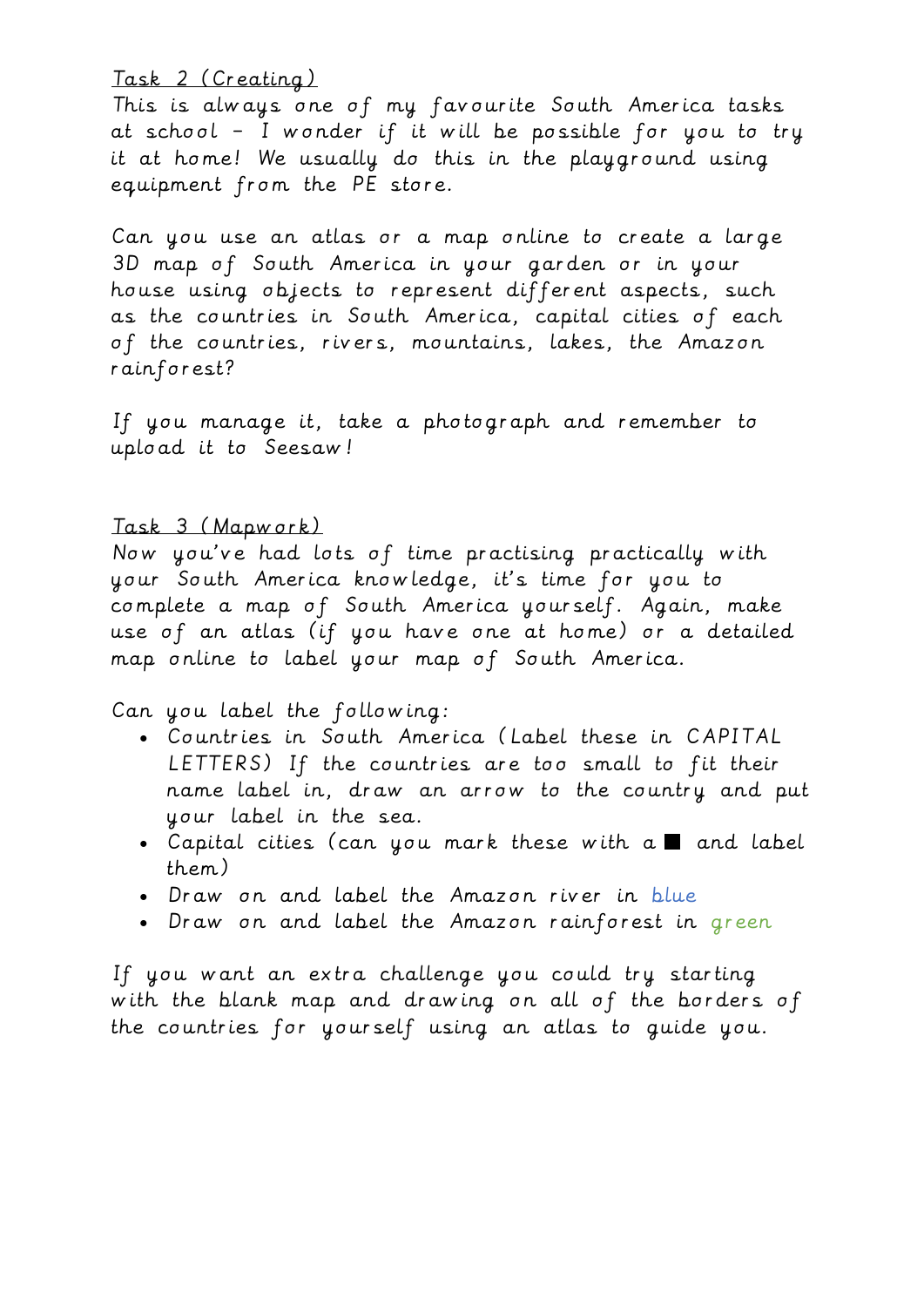